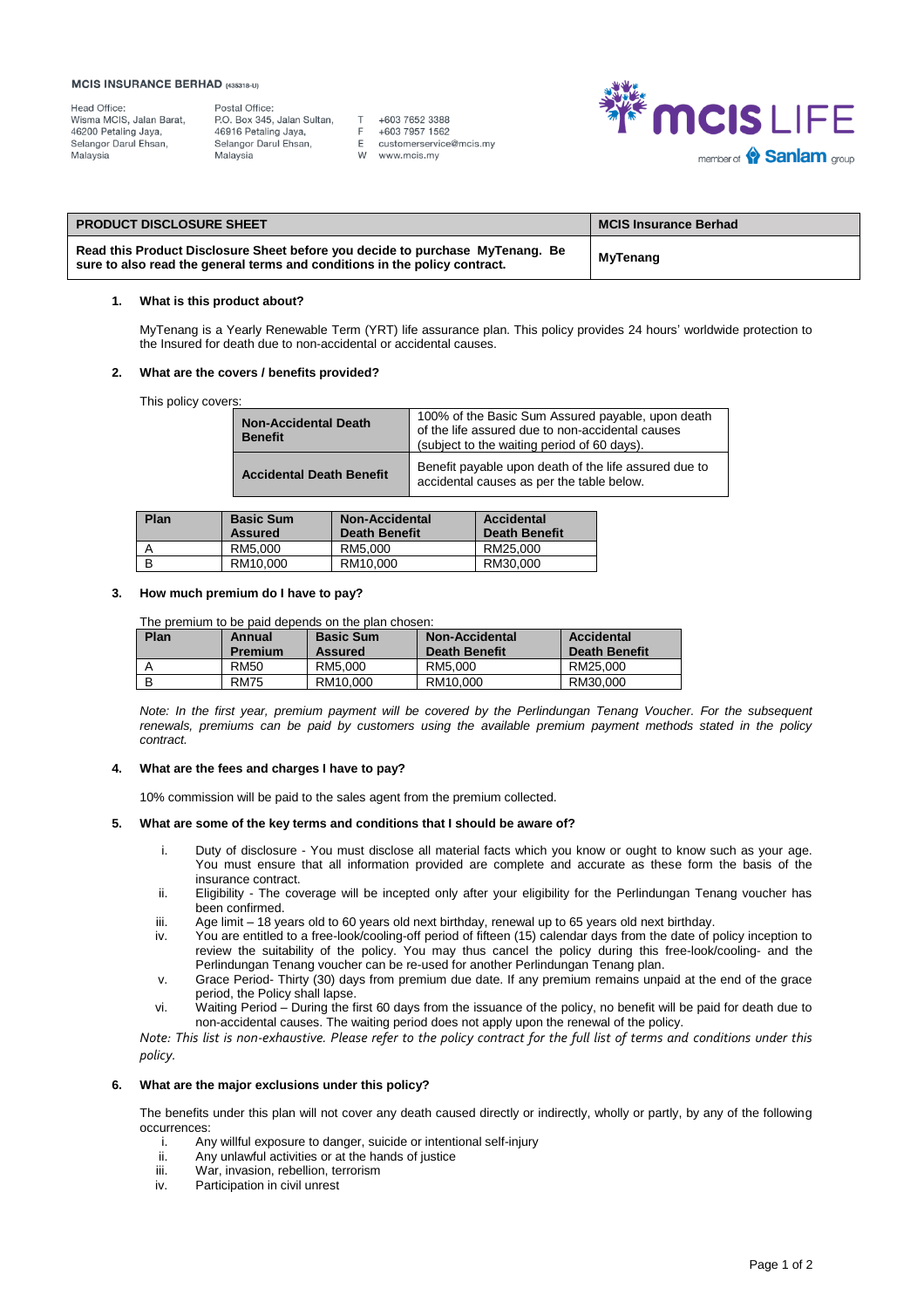| <b>PRODUCT DISCLOSURE SHEET</b>                                                                                                                             | <b>MCIS Insurance Berhad</b> |
|-------------------------------------------------------------------------------------------------------------------------------------------------------------|------------------------------|
| Read this Product Disclosure Sheet before you decide to take out MyTenang. Be<br>sure to also read the general terms and conditions in the policy contract. | MyTenang                     |

*Note: This list is non-exhaustive. Please refer to the policy contract for the full list of terms and conditions under this policy.*

## **7. Can I cancel my policy?**

You may cancel your policy by giving a written notice to MCIS Life. The cancelation form can be obtained from MCIS Life branches or website. The completed cancelation form must be provided to MCIS Life via its branches or email (customerservice@mcis.my). Please be informed that there is no surrender value for this product.

You are also entitled to a free-look/cooling-off period of fifteen (15) calendar days from the date of policy inception to review the suitability of the policy. Please note there will be no premium reimbursements and the Perlindungan Tenang voucher cannot be re-used either for another Perlindungan Tenang plan.

### **8. What do I need to do if there are changes to my contact details?**

It is important that you inform us of any change in your contact details (including that of the nominee and/or trustee) to ensure that all correspondences reach you and/or your nominee/trustee in a timely manner.

### **9. Claims Notification**

If any event happens which may give rise to a claim, the following documents must be provided to MCIS Life via email or by submitting documents through its branches or representatives:

- Death Claims Form
- Death Certificate
- Life Assured's NRIC copy
- Police Report (for Accidental Death)
- Nominee's NRIC copy
- E-payment Application Form (with nominee's details)

The Death Claims Form & E-Payment Application Form can be obtained from [https://www.mcis.my/Customer-](https://www.mcis.my/Customer-Care/Download-Forms)[Care/Download-Forms](https://www.mcis.my/Customer-Care/Download-Forms)

Claims will be assessed and paid to the beneficiary within 5 working days after the complete documentation has been provided. To check on the claim status, please contact MCIS Life:

- Email [: customerservice@mcis.my](mailto:customerservice@mcis.my)
- Contact Number : 03 7652 3388 [Monday to Friday 8:30am to 5:30pm (Excluding public holidays)]

#### **10. Where can I get further information?**

Should you require additional information about life insurance, please refer to the Insurance Info section available on our corporate website a[t www.mcis.my.](http://www.mcis.my/)

If you have any enquiries, please contact us at: **MCIS Insurance Berhad (435318-U)** Wisma MCIS, Jalan Barat, 46200 Petaling Jaya, Selangor Darul Ehsan, Malaysia Mailing Address: P.O. Box 345, Jalan Sultan, 46916 Petaling Jaya, Selangor Darul Ehsan, Malaysia Tel: 03-7652 3388 Fax: 03-7957 1562 Email: customerservice@mcis.my Homepage[: www.mcis.my](http://www.mcis.my/)

## **11. Other similar types of plan available?**

Please refer to our branches, agents or our websit[e www.mcis.my](http://www.mcis.my/) for other similar types of cover available.

**IMPORTANT NOTE: BUYING LIFE INSURANCE POLICY IS A LONG-TERM FINANCIAL COMMITMENT. YOU MUST CHOOSE THE TYPE OF** 

**POLICY THAT BEST SUITS YOUR PERSONAL CIRCUMSTANCES. YOU SHOULD READ AND UNDERSTAND THE INSURANCE POLICY AND DISCUSS WITH THE AGENT OR CONTACT THE INSURANCE COMPANY DIRECTLY FOR MORE INFORMATION.**

*An Initiative By:*

PERLINDUNGAN MAMPU & MUDAH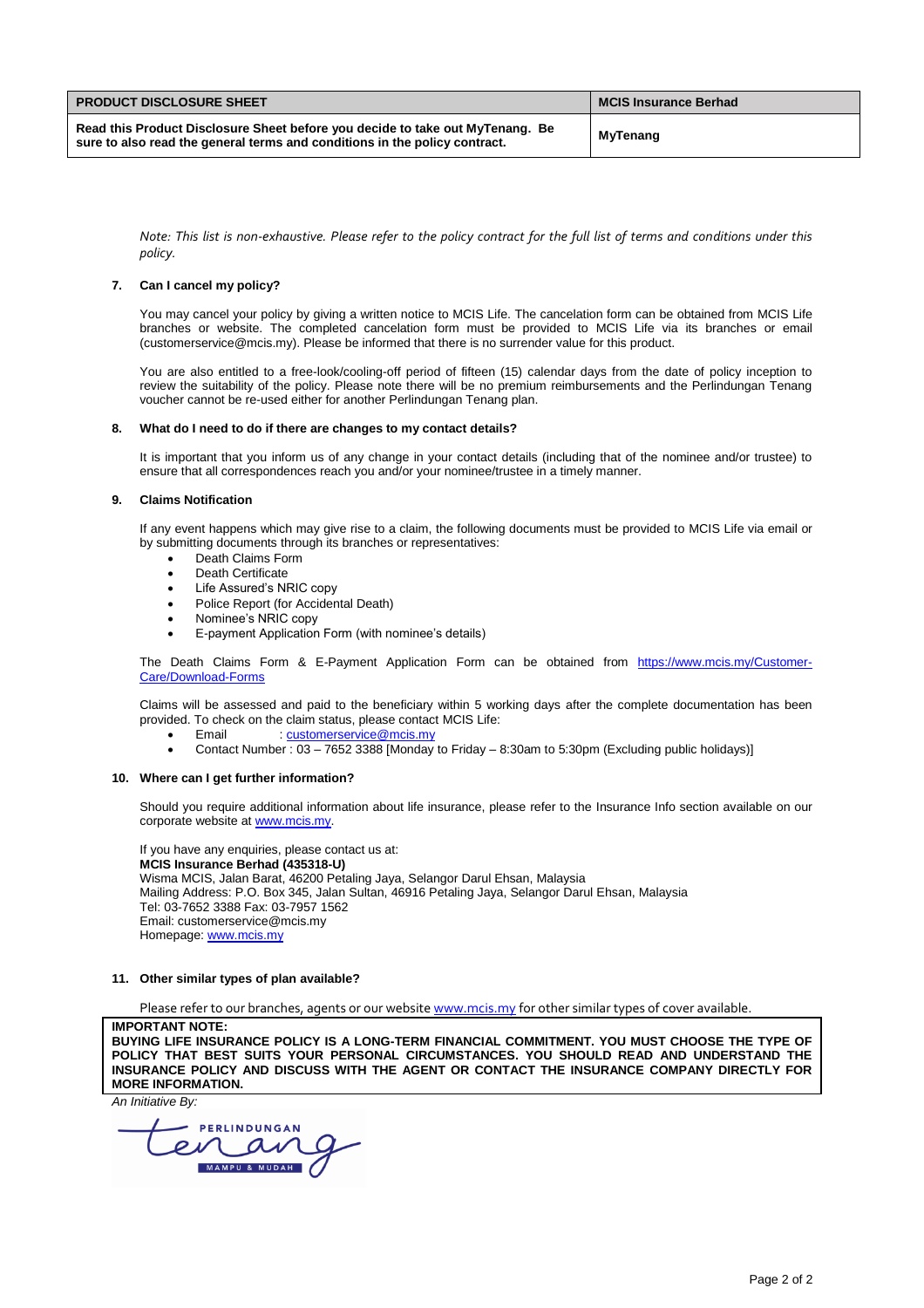#### **MCIS INSURANCE BERHAD (435318-U)**

Postal Office:<br>P.O. Box 345, Jalan Sultan, 46916 Petaling Jaya, Selangor Darul Ehsan, Malaysia

 $T$ +603 7652 3388  $\mathsf F$ +603 7957 1562 E customerservice@mcis.my www.mcis.my W



| LEMBARAN PENDEDAHAN PRODUK                                                                                                                                        | <b>MCIS Insurance Berhad</b> |
|-------------------------------------------------------------------------------------------------------------------------------------------------------------------|------------------------------|
| Baca Lembaran Pendedahan Produk ini sebelum anda membuat keputusan untuk<br>melanggan MyTenang. Pastikan anda juga membaca terma dan syarat am kontrak<br>polisi. | MyTenang                     |

## **1. Apakah ciri-ciri produk ini?**

MyTenang ialah pelan insurans hayat Tempoh Diperbaharui Tahunan (YRT). Polisi ini memberikan perlindungan sedunia 24 jam kepada Hayat Diinsuranskan bagi kematian bukan akibat kemalangan atau akibat kemalangan.

### **2. Apakah perlindungan / manfaat yang disediakan?**

Polisi ini melindungi:

| <b>Manfaat Kematian Bukan</b><br><b>Akibat Kemalangan</b> | 100% daripada Jumlah Asas Diinsuranskan perlu<br>dibayar, apabila berlaku kematian hayat diinsuranskan<br>bukan akibat kemalangan (tertakluk kepada tempoh<br>menunggu 60 hari). |
|-----------------------------------------------------------|----------------------------------------------------------------------------------------------------------------------------------------------------------------------------------|
| <b>Manfaat Kematian Akibat</b><br>Kemalangan              | Manfaat yang dibayar apabila berlaku kematian hayat<br>diinsuranskan akibat kemalangan adalah mengikut<br>jadual dibawah.                                                        |

| Pelan | <b>Jumlah Asas</b><br><b>Diinsuranskan</b> | <b>Manfaat Kematian</b><br><b>Bukan Akibat</b><br>Kemalangan | <b>Manfaat</b><br>Kematian<br><b>Akibat</b><br>Kemalangan |
|-------|--------------------------------------------|--------------------------------------------------------------|-----------------------------------------------------------|
|       | RM5.000                                    | RM5.000                                                      | RM25.000                                                  |
| В     | RM10.000                                   | RM10.000                                                     | RM30.000                                                  |

## **3. Berapakah premium yang perlu saya bayar?**

Premium yang perlu dibayar adalah mengikut pelan yang dipilih:

| Pelan | <b>Premium</b><br>Tahunan | <b>Jumlah Asas</b><br><b>Diinsuranskan</b> | <b>Manfaat Kematian</b><br><b>Bukan Akibat</b><br>Kemalangan | <b>Manfaat</b><br>Kematian<br><b>Akibat</b><br>Kemalangan |
|-------|---------------------------|--------------------------------------------|--------------------------------------------------------------|-----------------------------------------------------------|
|       | <b>RM50</b>               | RM5.000                                    | RM5.000                                                      | RM25.000                                                  |
|       | <b>RM75</b>               | RM10.000                                   | RM10.000                                                     | RM30.000                                                  |

*Perhatian: Pada tahun pertama, pembayaran premium akan ditanggung oleh Baucar Perlindungan Tenang. Untuk pembaharuan seterusnya, premium boleh dibayar oleh pelanggan menggunakan kaedah pembayaran premium sedia ada yang dinyatakan dalam kontrak polisi.* 

### **4. Apakah yuran dan caj yang perlu saya bayar?**

Komisen 10% akan dibayar kepada ejen jualan daripada premium yang dikumpulkan.

## **5. Apakah antara terma dan syarat penting yang perlu saya ketahui?**

- i. Kewajipan pendedahan Anda mesti mendedahkan semua fakta penting yang anda ketahui atau patut ketahui seperti umur anda. Anda mesti memastikan bahawa semua maklumat yang diberikan adalah lengkap dan tepat kerana ia membentuk asas kontrak insurans.
- ii. Kelayakan Perlindungan akan bermula hanya setelah kelayakan anda untuk baucar Perlindungan Tenang disahkan.
- iii. Had umur 18 tahun hingga 60 tahun pada hari jadi seterusnya, pembaharuan sehingga umur 65 tahun pada hari jadi seterusnya.
- iv. iv. Anda layak menerima tempoh percubaan percuma / bertenang lima belas (15) hari kalendar dari tarikh permulaan polisi untuk menilai kesesuaian polisi. Anda boleh membatalkan polisi dan dan baucar Perlindungan Tenang boleh digunakan semula untuk satu lagi pelan Perlindungan Tenang.
- v. Tempoh Tangguh Tiga puluh (30) hari dari tarikh kena bayar premium. Jika sebarang premium masih belum dibayar pada akhir tempoh tangguh, Polisi akan luput.
- vi. Tempoh Menunggu Dalam tempoh 60 hari pertama selepas pengeluaran polisi, tiada manfaat akan dibayar bagi kematian bukan akibat kemalangan. Tempoh menunggu tidak dikenakan bagi pembaharuan polisi.

*Perhatian: Senarai ini tidak menyeluruh. Sila rujuk kepada kontrak polisi untuk terma dan syarat penuh di bawah polisi ini.*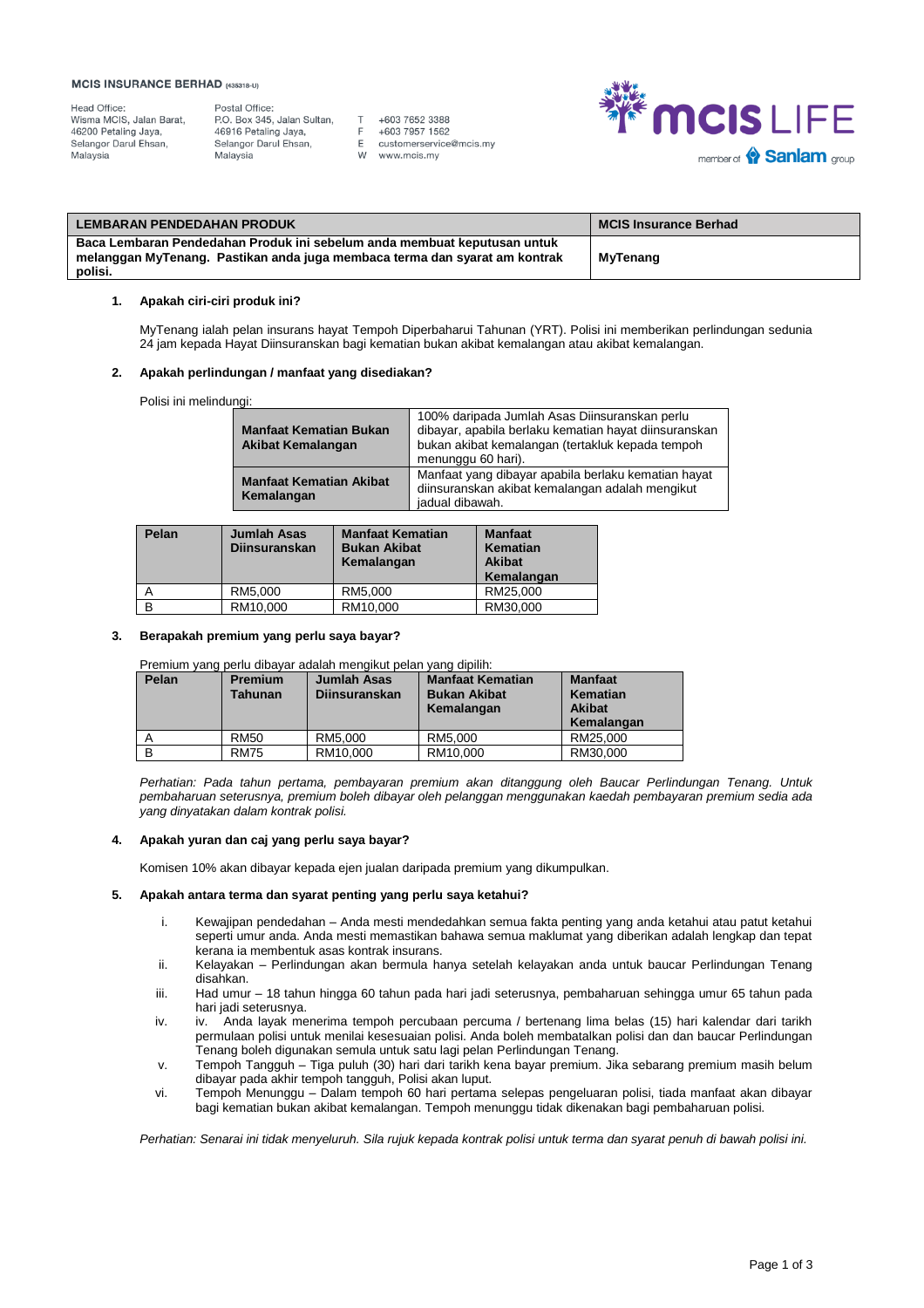| <b>LEMBARAN PENDEDAHAN PRODUK</b>                                                                                                                  | MCIS Insurance Berhad |  |
|----------------------------------------------------------------------------------------------------------------------------------------------------|-----------------------|--|
| Baca Lembaran Pendedahan Produk sebelum anda membuat keputusan untuk<br>melanggan MyTenang. Pastikan anda juga membaca terma dan syarat am kontrak | MyTenang              |  |
| polisi.                                                                                                                                            |                       |  |

## **6. Apakah pengecualian utama di bawah polisi ini?**

Manfaat di bawah pelan ini tidak akan melindungi apa-apa kematian yang disebabkan secara langsung atau tidak langsung, sepenuhnya atau sebahagiannya, oleh mana-mana kejadian berikut:

- i. Sebarang pendedahan sengaja kepada bahaya, bunuh diri atau kecederaan disengajakan
- ii. Sebarang perbuatan menyalahi undang-undang atau tindakan yang diambil oleh penguatkuasa undang-undang
- Peperangan, serangan, pemberontakan, keganasan
- iv. Penyertaan dalam kekacauan awam

*Perhatian: Senarai ini tidak menyeluruh. Sila rujuk kepada kontrak polisi untuk terma dan syarat penuh di bawah polisi ini.*

## **7. Bolehkah saya membatalkan polisi saya?**

Anda boleh membatalkan polisi anda dengan memberikan notis bertulis kepada MCIS Life. Borang pembatalan diperoleh daripada cawangan dan laman web MCIS Life. Borang pembatalan lengkap mesti diserahkan kepada MCIS Life menerusi cawangannya atau e-mel (customerservice@mcis.my). Dengan ini dimaklumkan bahawa produk ini tiada nilai serahan.

Anda juga layak menerima tempoh percubaan percuma/bertenang 15 hari kalendar dari tarikh permulaan polisi untuk menilai kesesuaian polisi. Perhatian bahawa pembayaran balik premium tidak akan dibuat dan baucar Perlindungan Tenang tidak boleh digunakan semula untuk satu lagi pelan Perlindungan Tenang.

#### **8. Apa yang perlu saya lakukan jika terdapat perubahan kepada maklumat hubungan saya?**

Anda hendaklah memaklumkan kepada kami tentang sebarang perubahan dalam butir-butir hubungan anda (termasuk butir-butir hubungan penama dan/atau pemegang amanah) untuk memastikan semua surat sampai kepada anda dan/atau penama/pemegang amanah anda tepat pada masanya.

#### **9. Pemberitahuan Tuntutan**

Jika berlaku kejadian yang mungkin menimbulkan tuntutan, dokumen berikut mesti diberikan kepada MCIS Life menerusi e-mel atau dengan mengemukakan dokumen menerusi cawangan atau wakil:

- Borang Tuntutan Kematian
- Sijil Kematian
- Salinan Kad Pengenalan Hayat Diinsuranskan
- Laporan Polisi (untuk Kematian Akibat Kemalangan)
- Salinan KP Penama
- Borang Permohonan E-Bayaran (dengan butiran penama)

Borang Tuntutan Kematian & Borang Permohonan E-Bayaran boleh diperolehi daripada [https://www.mcis.my/Customer-](https://www.mcis.my/Customer-Care/Download-Forms)[Care/Download-Forms](https://www.mcis.my/Customer-Care/Download-Forms)

Tuntutan akan dinilai dan dibayar kepada benefisiari dalam masa 5 hari kerja selepas dokumentasi lengkap diserahkan. Untuk menyemak status tuntutan, sila hubungi MCIS Life:

- E-mel [: customerservice@mcis.my](mailto:customerservice@mcis.my)
- Nombor Hubungan : 03 7652 3388 [Isnin hingga Jumaat 8:30pg hingga 5:30ptg (Kecuali cuti umum)]

#### **10. Di mana saya boleh mendapatkan maklumat lanjut?**

Sekiranya anda memerlukan maklumat lanjut tentang insurans hayat, sila rujuk kepada bahagian Info Insurans yang boleh didapati di laman web korporat kami di [www.mcis.my.](http://www.mcis.my/)

Untuk sebarang pertanyaan, sila hubungi kami di: **MCIS Insurance Berhad (435318-U)** Wisma MCIS, Jalan Barat, 46200 Petaling Jaya, Selangor Darul Ehsan, Malaysia Alamat Surat-Menyurat: Peti Surat 345, Jalan Sultan, 46916 Petaling Jaya, Selangor Darul Ehsan, Malaysia Tel: 03-7652 3388 Faks: 03-7957 1562 E-mel: customerservice@mcis.my Laman utama[: www.mcis.my](http://www.mcis.my/)